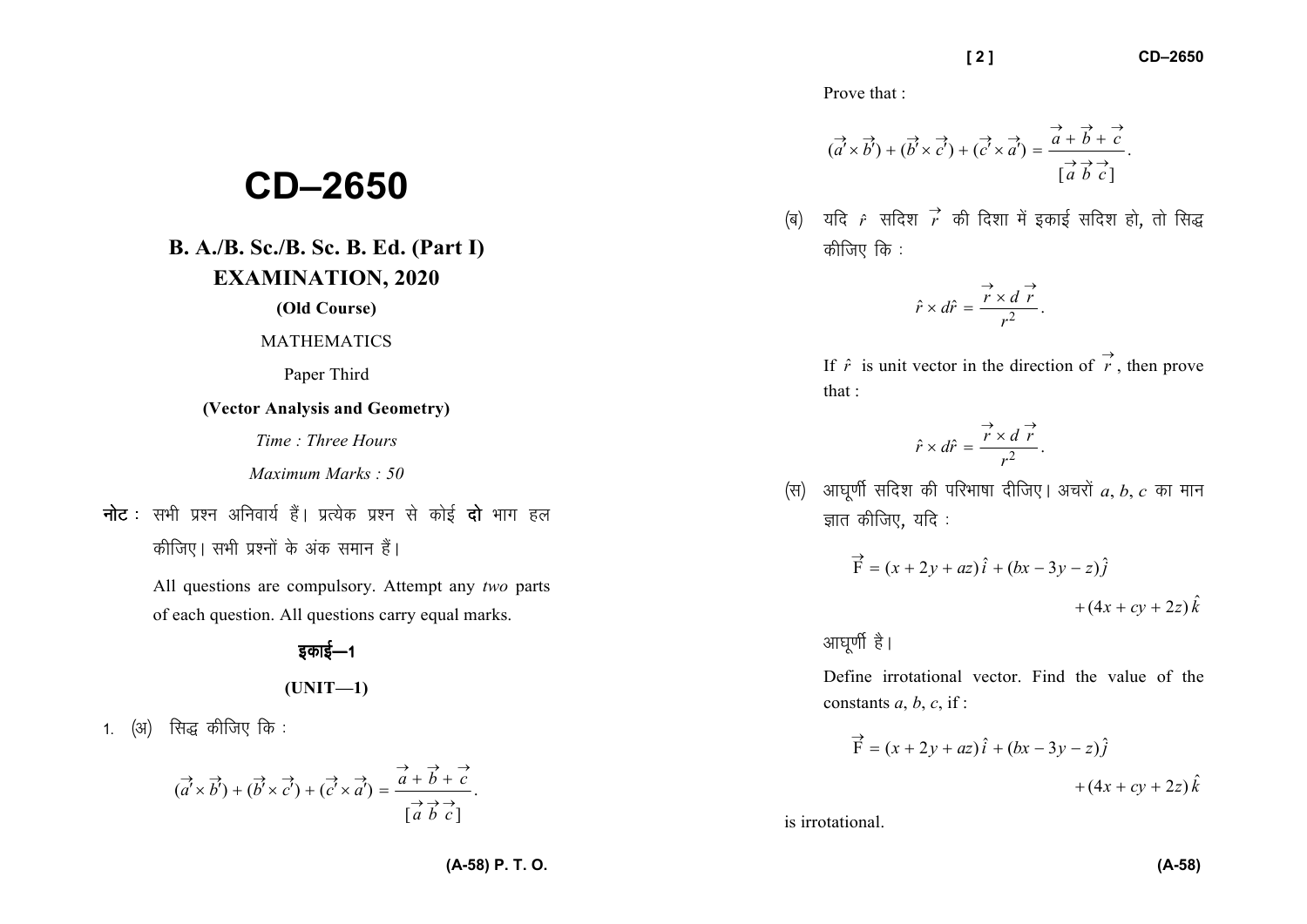2. (अ) आवश्यक एवं पर्याप्त प्रतिबन्ध किसी सदिश  $\vec{r}$  की दिशा अचर है, यह है कि :

$$
\overrightarrow{r} \times \frac{d}{dt} \overrightarrow{r} = \overrightarrow{0}
$$

The necessary and sufficient condition is that the

direction of vector *r*→ $\dot{r}$  is constant :

$$
\overrightarrow{r} \times \frac{d}{dt} \overrightarrow{r} = \overrightarrow{0}
$$

 $(a)$  सिद्ध कीजिए कि :

$$
\iint_{S} (ax\hat{i} + by\hat{j} + cz\hat{k}). \hat{n} dS = \frac{4}{3} \pi (a + b + c)
$$
  
जहाँ S  $\vec{n} \times \vec{a} + y^2 + z^2 = 1$  का पूष्ठ है |

Prove that :

$$
\iint_{\mathcal{S}} (ax\hat{i} + by\hat{j} + cz\hat{k}).\hat{n} dS = \frac{4}{3}\pi (a+b+c)
$$

where S is surface of sphere  $x^2 + y^2 + z^2 = 1$ .

(स) 
$$
\int_C (xy + y^2) dx + x^2 dy
$$
 के लिए समतल में ग्रीन प्रमेय का सत्यापन कीजिए, जहाँ C,  $y = x$  और  $y = x^2$  द्वारा परिभाषित क्षेत्र की परिसीमा है।

Verify Green's theorem for :

$$
\int_C (xy + y^2) dx + x^2 dy
$$

in the plane, where C is boundary of the area described by  $y = x$  and  $y = x^2$ .

## डकाई $-3$

**(UNIT—3)** 

- 3. (अ) सिद्ध कीजिए कि वृत्त :
	- $x^2 + y^2 + 2ax + c = 0$ तथा  $x^2 + y^2 + 2by + c = 0$ एक-दूसरे को स्पर्श करेंगे यदि:

$$
\frac{1}{a^2} + \frac{1}{b^2} = \frac{1}{c}.
$$

Prove that the circles :

 $x^2 + y^2 + 2ax + c = 0$ and  $x^2 + y^2 + 2by + c = 0$ 

will touchs to each other if:

$$
\frac{1}{a^2} + \frac{1}{b^2} = \frac{1}{c}.
$$

(ब) यदि दो संयुग्मी अतिपरवलय की उत्केन्द्रताएँ <sub>e </sub>तथा e<sub>2</sub> हैं, तब दर्शाइए कि :

$$
\frac{1}{e_1^2} + \frac{1}{e_2^2} = 1.
$$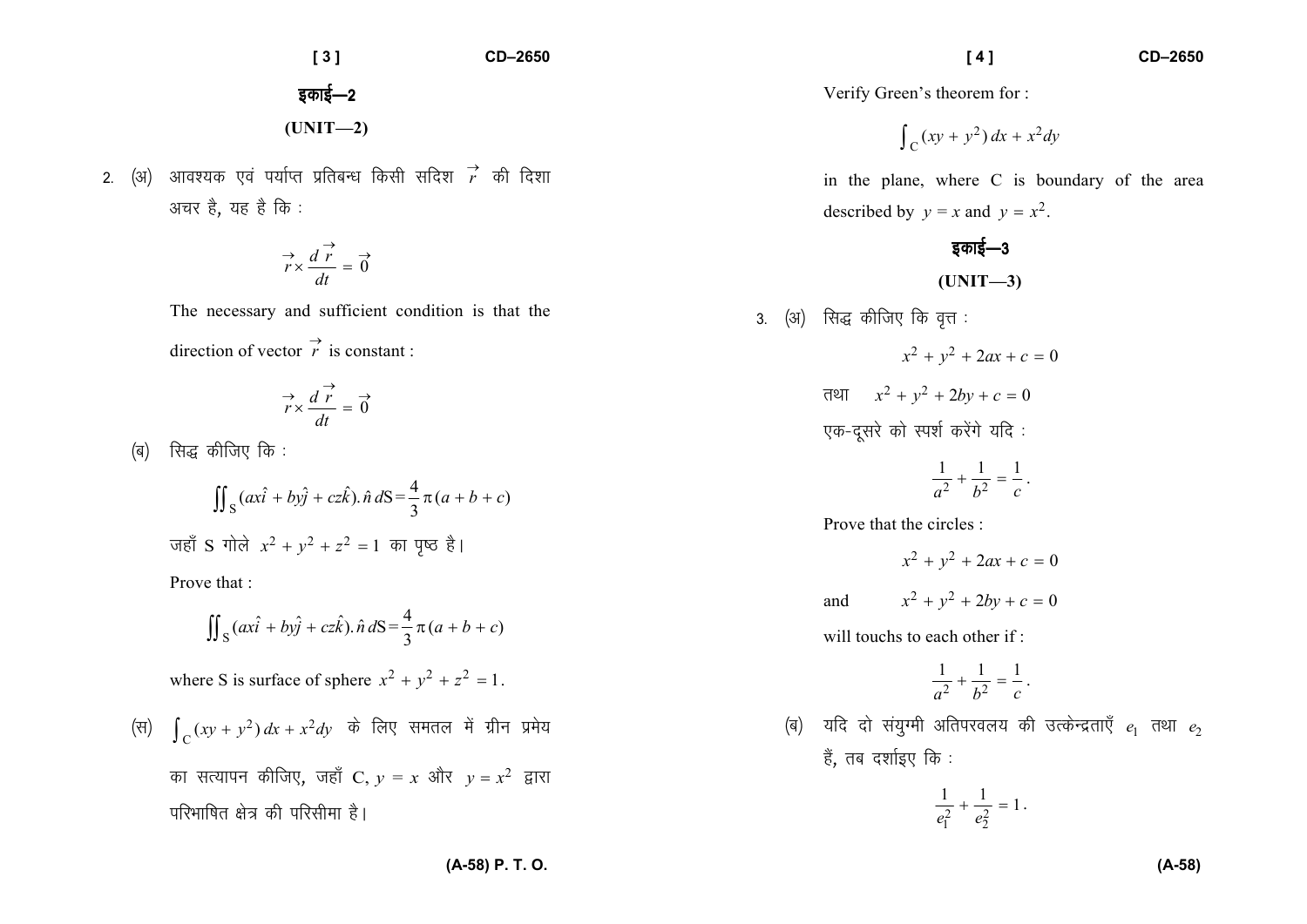If  $e_1$  and  $e_2$  are eccentricities of two conjugate hyperbolas, then show that :

$$
\frac{1}{e_1^2} + \frac{1}{e_2^2} = 1 \, .
$$

 $(\nabla f)$  शांकव:

$$
14x^2 - 4xy + 11y^2 - 44x - 58y + 71 = 0.
$$

का अनुरेखण कीजिए।

Trace the conic :

$$
14x2 - 4xy + 11y2 - 44x - 58y + 71 = 0
$$
  
366 = 4  
(UNIT -4)

4. (अ) बिन्दू (-1, 3, 2) से होकर जाने वाले उस समतल का समीकरण ज्ञात कीजिए, जो समतल  $x + 2y + 2z = 5$  तथा  $3x + 3y + 2z = 8$  के लम्बवत् हो।

> Find the equation of that plane which passes to thepoint  $(-1, 3, 2)$  and perpendicular to the plane  $x + 2y + 2z = 5$  and  $3x + 3y + 2z = 8$ .

(ब) सिद्ध कीजिए कि समतल :

 $2x - 2y + z + 12 = 0$ 

गोले $:$ 

$$
x^2 + y^2 + z^2 - 2x - 4y + 2z - 3 = 0
$$

को स्पर्श करता है। स्पर्श बिन्दू ज्ञात कीजिए।

Prove that the plane :

$$
2x - 2y + z + 12 = 0
$$

touches the sphere :

$$
x^2 + y^2 + z^2 - 2x - 4y + 2z - 3 = 0.
$$

Find the contact point.

(π) उस शंकु का समीकरण ज्ञात कीजिए जिसका शीर्ष  
\n(α, β, γ) है और आधार वक्र 
$$
z^2 = 4ax
$$
,  $y = 0$  है l  
\nFind the equation of that cone whose vertex is  
\n(α, β, γ) and base curve is  $z^2 = 4ax$ ,  $y = 0$ .

इकाई—5 **(UNIT—5)** 

5. (अ) परवलयज:

$$
\frac{x^2}{2} - \frac{y^3}{3} = z
$$

के बिन्दु (4, 3, 5) पर अभिलम्ब का समीकरण ज्ञात कीजिए।

Find the equation of normal of the paraboloid :

$$
\frac{x^2}{2} - \frac{y^3}{3} = z
$$

at the point  $(4, 3, 5)$ .

 $(q)$  दीर्घवत्त:

$$
\frac{x^2}{a^2} + \frac{y^2}{b^2} + \frac{z^2}{c^2} = 1
$$
का समतल 
$$
\frac{x}{a} + \frac{y}{b} + \frac{z}{c} = 1
$$
gारा प्रतिच्छेद का क्षेत्रफल ज्ञात कीजिए |